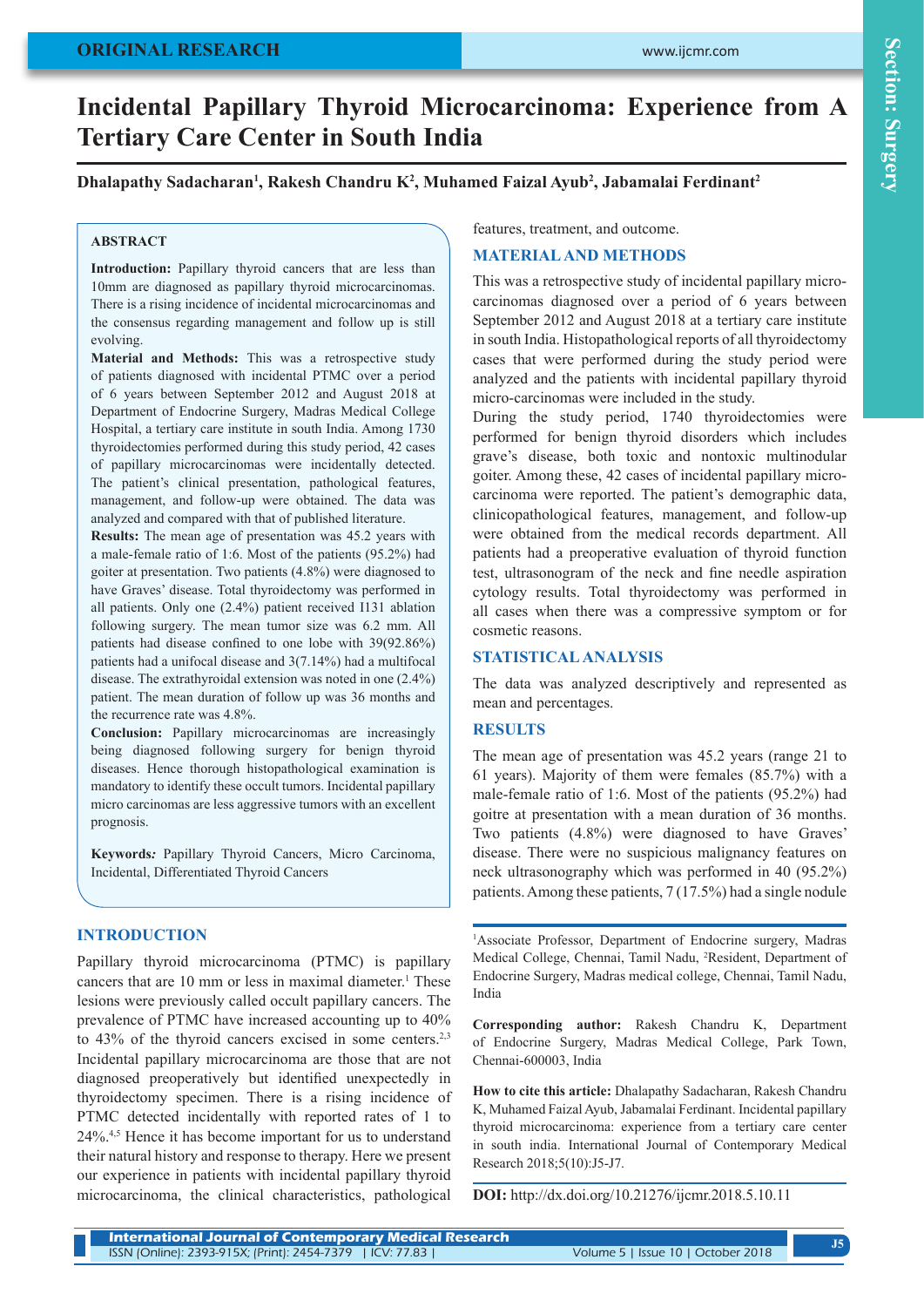| Age, in years                                                                     | $\mathbf n$          | $\frac{0}{0}$ |  |  |  |
|-----------------------------------------------------------------------------------|----------------------|---------------|--|--|--|
|                                                                                   | $21$ to $61$ (range) | 45.2 (mean)   |  |  |  |
| Sex                                                                               |                      |               |  |  |  |
| Males                                                                             | 6                    | 14.3          |  |  |  |
| Females                                                                           | 36                   | 85.7          |  |  |  |
| <b>FNAC</b>                                                                       |                      |               |  |  |  |
| Benign                                                                            | 35                   | 87.5          |  |  |  |
| Follicular neoplasm                                                               | $\overline{c}$       | 5             |  |  |  |
| Atypia of undermined significance                                                 | 3                    | 7.5           |  |  |  |
| Treatment                                                                         |                      |               |  |  |  |
| Total thyroidectomy                                                               | 42                   | 100           |  |  |  |
| $I131$ ablation                                                                   |                      | 2.4           |  |  |  |
| Histopathology                                                                    |                      |               |  |  |  |
| Mean tumor size                                                                   | $6.2 \text{ mm}$     |               |  |  |  |
| $< 5$ mm                                                                          | 15                   | 35.7          |  |  |  |
| $> 5$ mm                                                                          | 27                   | 64.3          |  |  |  |
| Unifocal disease                                                                  | 39                   | 92.86         |  |  |  |
| Multifocal disease                                                                | 3                    | 7.14          |  |  |  |
| Extrathyroidal extension                                                          |                      | 2.4           |  |  |  |
| Background disease                                                                |                      |               |  |  |  |
| Nodular hyperplasia                                                               | 28                   | 66.7          |  |  |  |
| Thyroiditis                                                                       | 12                   | 28.5          |  |  |  |
| <b>Table-1:</b> Clinicopathological characteristics of incidental PTMC $(n = 42)$ |                      |               |  |  |  |

|                                  | Hay et $al8$     | Baudin et al <sup>9</sup> | Noguchi et al <sup>6</sup> | Our study |  |  |
|----------------------------------|------------------|---------------------------|----------------------------|-----------|--|--|
| Age(mean) years                  | 46               | 41.9                      | 44                         | 45.2      |  |  |
| Female:Male                      | 1.7:1            | 2.7:1                     | 9:1                        | 6:1       |  |  |
| Mean tumor size (mm)             | $7.0 \text{ mm}$ | $5.9 \text{ mm}$          | $4.6 \text{ mm}$           | 6.2       |  |  |
| Node involvement $(\% )$         | 30               | 43                        | 14.2                       | 2.4       |  |  |
| Multifocality $(\% )$            | 23.8             | 40                        | 85.8                       | 7.14      |  |  |
| Extrathyroidal extension $(\% )$ |                  | 15                        |                            | 2.4       |  |  |
| Distant metastasis $(\% )$       | 0.3              |                           |                            | 2.4       |  |  |
| Recurrence $(\% )$               |                  | 3.9                       | 3.5                        | 4.8       |  |  |
| Table-2: Data comparison         |                  |                           |                            |           |  |  |

and 33 (82.5%) had multiple nodules. Fine needle aspiration cytology was performed in 40 (95.2%) patients except for those with Graves' disease (4.8%). The majority were benign 35(87.5%), atypia of undetermined significance in 3 (7.5%) patients and follicular neoplasm in 2 (5%) patients. Total thyroidectomy was performed in all patients. Only one  $(2.4\%)$  patient received  $I<sup>131</sup>$  ablation following surgery. The mean tumor size was 6.2 mm (0.3 to 9 mm). All patients had disease confined to one lobe with 39 (92.86%) patients had a unifocal disease and 3(7.14%) had a multifocal disease. The extrathyroidal extension was noted in only one (2.4%) patient. Nodular hyperplasia was noticed in 28 (66.7%) patients and associated thyroiditis was present in 12 (28.5%) patients. The mean duration of follow up was 36 months. During follow up, one patient developed cervical lymph node metastasis 6 months after surgery for which neck dissection was performed. One patient had lung metastasis 20 months after surgery and she underwent  $I<sup>131</sup>$  therapy.

#### **DISCUSSION**

Papillary thyroid microcarcinomas that were incidentally detected in thyroidectomy specimen ranges from  $1-24\%$ .<sup>4,5</sup> The prevalence of incidentally detected PTMC in our study population was 2.43%. The mean age of presentation in our study was 45.2 years which corresponds to earlier studies. The majority of our patients were females (85.7%) similar to female predominance seen among the Asian population.<sup>6</sup> Most of our patients (95.2%) had a history of long-standing goitre which in turn a risk factor for malignancy. The association of graves' disease and differentiated thyroid carcinoma is well known.7 In our study 2 (4.8%) patients had incidental PTMC in graves' disease.

The management of PTMC diagnosed preoperatively is based on various factors like lymph node metastasis, locally invasive tumor. A less aggressive approach like lobectomy is acceptable for low-risk tumors. According to American thyroid association guidelines, completion thyroidectomy is not recommended for incidental PTMC that were diagnosed postoperatively. In our study, all patients underwent total thyroidectomy and the mean tumor size was 6.2 mm (0.3 to 9 mm) which was comparable with that of other studies. $8,9$ The tumor size and aggressiveness has been studied by several authors, with size >5 mm is more likely to have aggressive behavior and high chance for recurrence.<sup>5,10</sup> In our study, 27(64.3%) patients had tumor >5mm size. But we have observed a negative relationship between tumor size and high-risk features. Majority of our patients (92.9%) had a unifocal disease as observed in earlier studies.<sup>8,9</sup> The